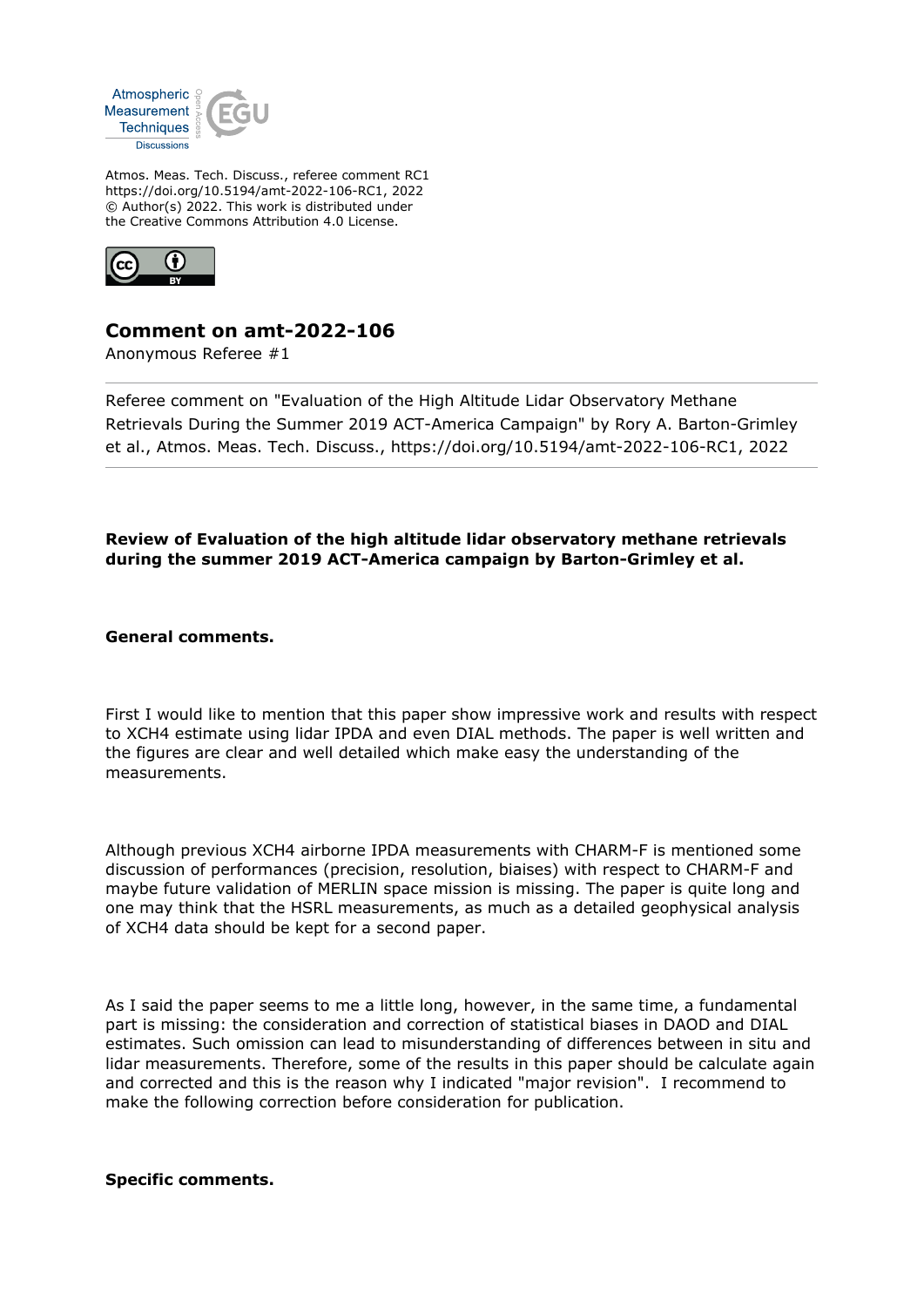#### **Instrument:**

- L162. Note that main difference with CHARM-F is the OFF wavelength 1645.86 nm -> 1645.37 nm on the other side of the CH4 multiplet. Recent spectroscopic data on H2O absorption lines [Delahaye JQRST 2019] show that minimising H2O impact on CH4 DAOD requires to use the OFF-line at 1645.86 nm. This should be maybe indicated or at least taken into account if the authors plan to contribute to a future validation of MERLIN CH4 space lidar mission

### **Opical depth biais correction:**

- L334 and Figure 6c. Why the biais correction depends on the gain Figure 6c ? I don't see a potential explanation in all is described L334-342.

Moreover, as the main difference of biais correction is shown for the LOLE channel (with the lowest SNR) one may wonder if the necessary correction of averaged optical depth with low SNR have been taken into account in the signal processing (Tellier et al. AMT, 2018) ?

The reviewer notes that nothing is said about statistical biaises in IPDA/DIAL in theoretical paragraph 2.2 and further in the paper which is not acceptable.

**If no statistical biais is considered, the a posteriori biais correction used by the authors in paragraph 3.1.1 is clearly SNR dependent** and this should be indicated even if it is not obvious in the DAOD estimates.

- L406. Precision performances of HALO should be compared and discussed with respect to Amediek et al. AO 2017 paper and CHAM-F results.

- Figure 9 and L422. XCH4 noise statistic decreases less than the square root law. We can find a similar result in Amediek et al. 2017. The reason that is suggested by the authors is « harsh operating condition in the C-130 » and « high vibrational environment » which is fully possible and may entail a « degraded laser frequency stability » … what about optical misalignment issue? did the authors make some vibrational tests of their system?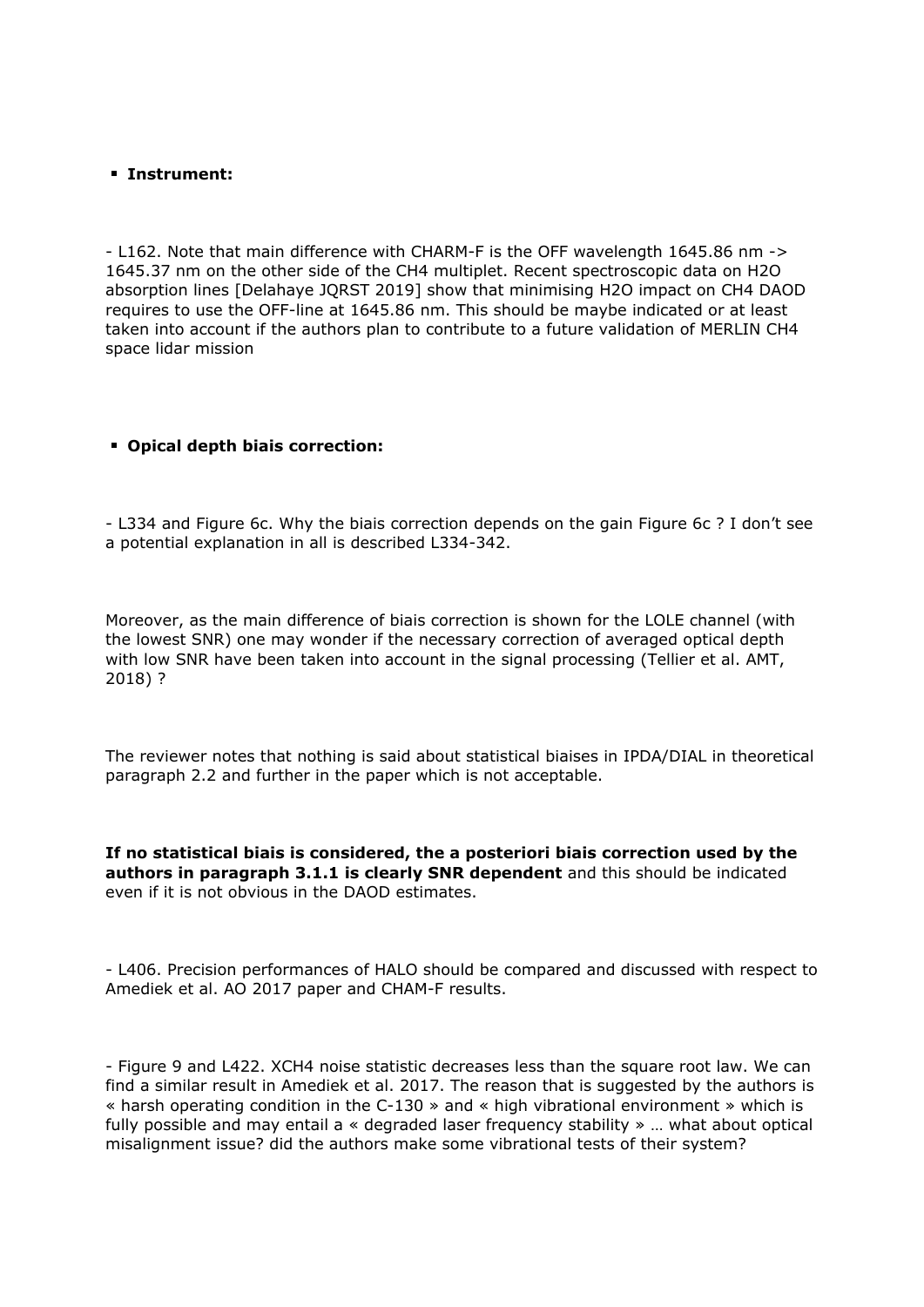### **Regional scale observations**

- Figure 13. and L530-535. The unexpected result of larger IPDA XCH4 than PBL in situ CH4 is very unusual. This shows that in situ data measured both in the free troposphere and in the PBL may not be sufficient to make a validation of space-based measurement such as MERLIN. Co-located airborne measurement and maybe XCH4 profiling with groundbased lidar should be used to explain such enhancement of CH4 in the free troposphere.

- I think that the second part L550 to L600 is not necessary in this paper (although really interesting!). Also, HSRL measurements seem not to be so essential in this paper as the authors proved that 1.645 µm backscatter is sufficient to give the vertical structure of the atmosphere and even, I guess, the height of the PBL.

### **Advanced CH4 products - Atmospheric profiling**

L 646- 663. and Figure 17

- L 646. The estimate of the DAOD profile is confusing. Did the author slice average the backscattered profiles to 350 m and 15 s first before using equation 6 ? It does not look this way given the variations of DAOD profile in Figure 17b… Signal processing should be clarified here.

- A decreasing DAOD is of course not expected and I agree that this may be a manifestation of low SNR. I have then the same question as for IPDA measurement: did the authors make an estimate of the statistical biais on the DAOD (and thus a correction) due to the non-linearity of equation 6? this question is linked to the question just above giving that an averaging enables to increases the SNR and then to decrease such biais… once again please read Tellier et al. AMT 2018 but this issue was also mentioned in early DIAL measurements with high precision such as for CO2 (Gibert et al. JTECH 2008)

As for IPDA, a correction of DAOD with statistical biais is a basis for modern DIAL measurements and the authors should includes and discuss in details the impact on SNR on their measurements. This is to my mind essential.

However the authors should be aware that the correction of DAOD with SNR linked biais might not be sufficient to remove entirely the decrease of DAOD seen in Figure 17b. At low SNR, especially for ON line signal the impact of Pb removal in Equation 1 may entail other issue due to the electronic baseline and linearity of the detection.